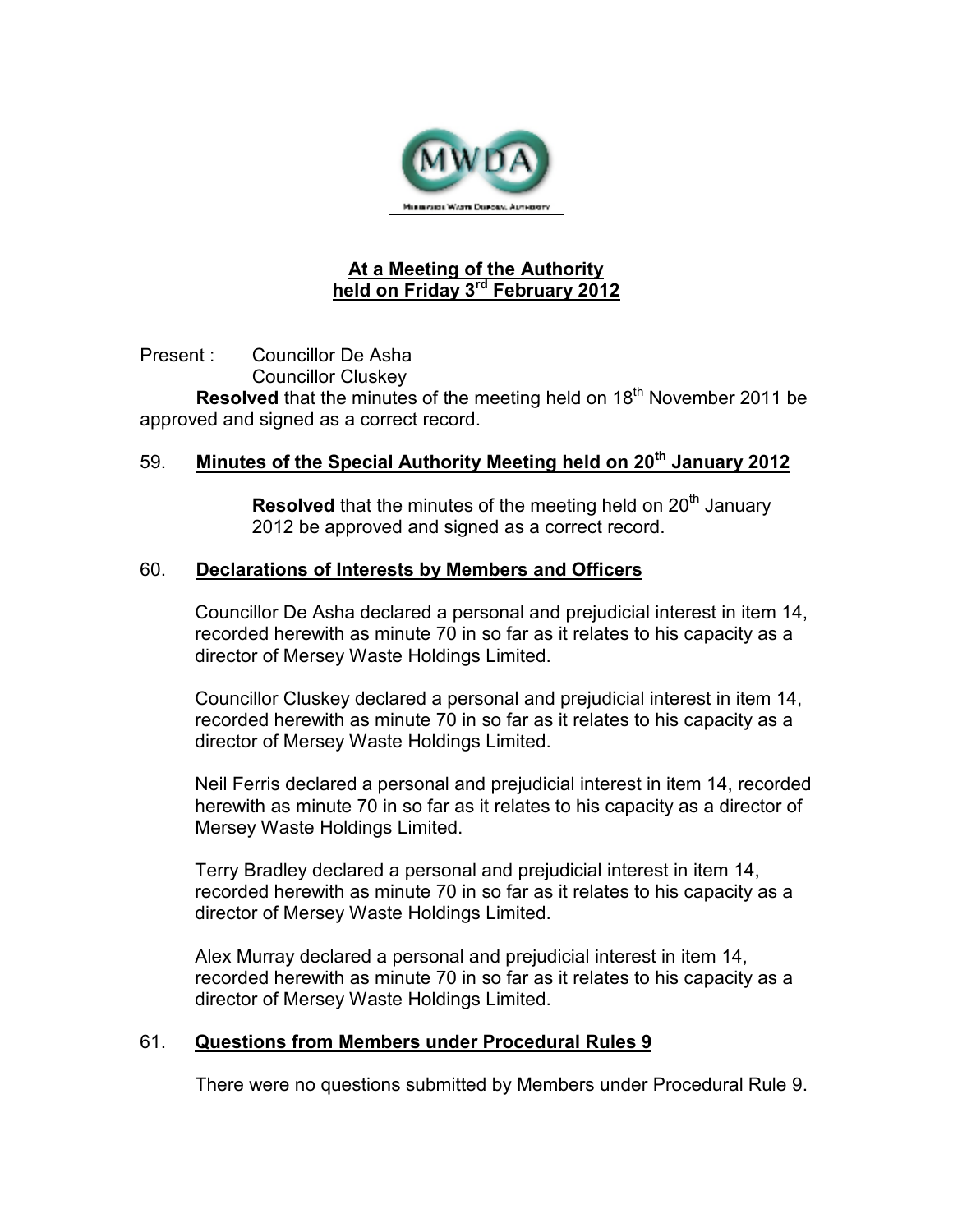## 62. **Questions from Members of the Public under Procedural Rules 10**

 There were no questions submitted by members of the public under Procedural Rule 10.

## 63. **Motions proposed by Members under Procedural Rule 15**

There were no motions proposed by Members under Procedural Rule 15.

#### 64. **Revenue Budget 2012-13 and Prudential Indicators 2011-2012 to 2014-2015 WDA/05/12 and WDA/05A/12**

It was reported by the Treasurer that as a result of discussions with the Treasurers of the Merseyside councils, the budget report sent to Members was subsequently amended. Copies of both the original report and an addendum were circulated to Members prior to the meeting.

The Treasurer presented the amended budget for Members' approval which proposed a Revenue Budget of £65,458,137, reporting an overall reduction of 3.7% when compared to the previous year.

## **Resolved** that:

- 1. it be noted that the proposed changes to the Levy mechanism in respect of the recycling credit element which were included in the original budget report would have an unforeseen adverse impact on the Council Tax increase calculation for constituent District Councils. This was identified following DCLG guidance to Districts on 23rd January 2012 and was confirmed on 25th January;
- 2. the resulting amendments to the budget and prudential indicators papers be accepted;
- 3. the Revised Revenue Budget for 2011-12 be approved;
- 4. a Revenue Budget for 2012/13 amounting to £65,458,137 be approved;
- 5. the Authority determines that a levy of £65,458,137 for 2012/13 be made and distributed between each District Council on the basis of the approved levy apportionment methodology, as follows:

Knowsley £7,128,483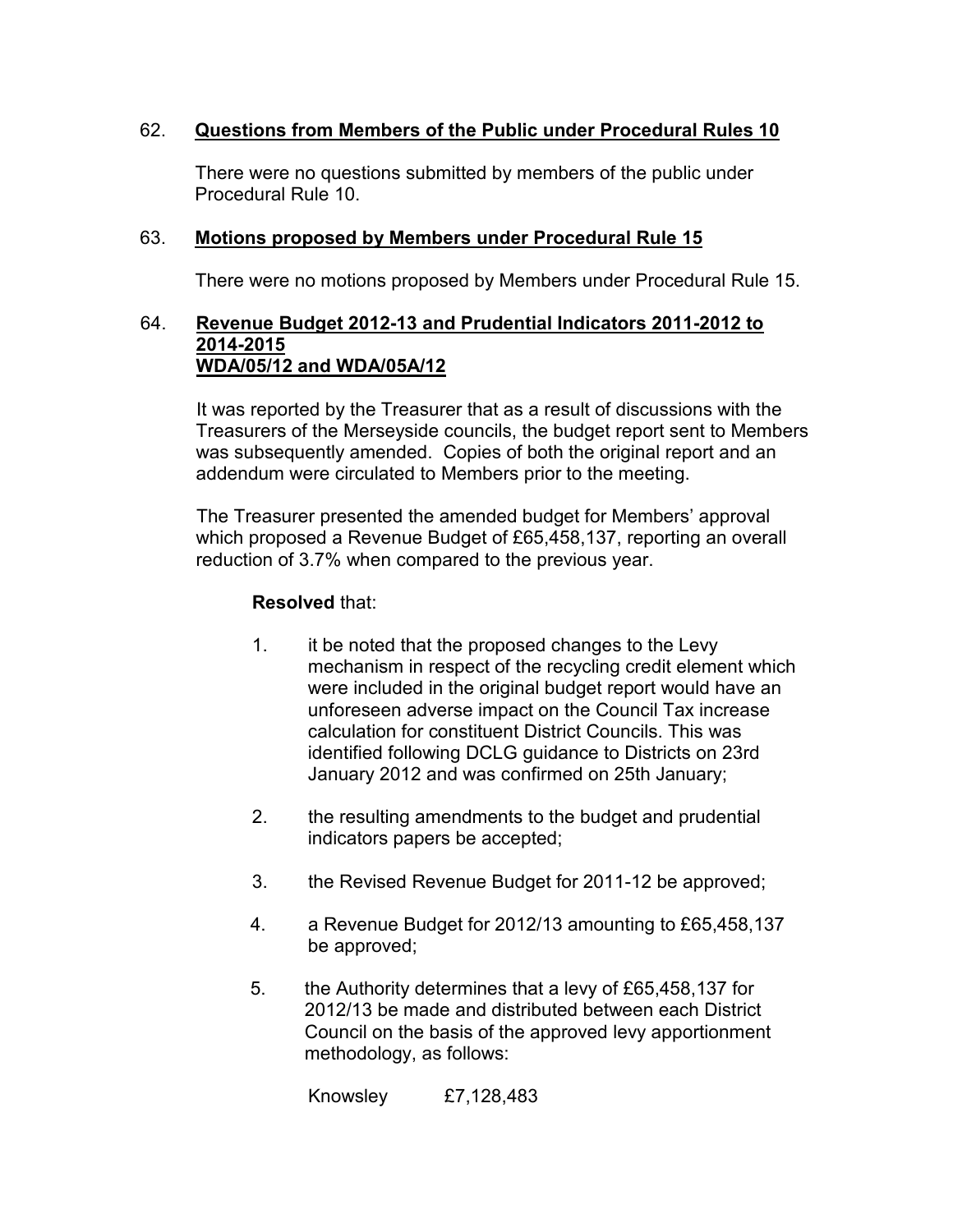| Liverpool        | £22,550,297  |
|------------------|--------------|
| <b>St Helens</b> | £ 8,479,227  |
| Sefton           | £12,613,601  |
| Wirral           | £14,686,530  |
|                  | £ 65,458,137 |

6. the District Councils be required to pay the Treasurer the levy due from them respectively, in pursuance of paragraph 5 of this resolution, by ten instalments on or before:

> 20<sup>th</sup> April 2012 29<sup>th</sup> May 2012  $6<sup>th</sup>$  July 2012 13<sup>th</sup> August 2012 19th September 2012 25<sup>th</sup> October 2012 30<sup>th</sup> November 2012 8<sup>th</sup> January 2013 11<sup>th</sup> February 2013  $15<sup>th</sup>$  March 2013:

- 7. the Prudential Indicators for 2011-12 to 2014-15 as set out in the report and detailed in Appendix 4 of the amended report be approved.
- 8. delegated powers of the Authority be granted to the Treasurer, within the total limit for each year, to effect movements between the separately agreed limits in accordance with option appraisal and best value for money for the authority;
- 9. delegated powers of the Authority be granted to the Treasurer, to effect movements between borrowing and other long term liabilities sums under the framework of the Prudential Code; and
- 10. the methodology for calculating Minimum Revenue Provisions be noted.

### 65. **Internal Audit Report – Waste Disposal Contract WDA/07/12**

A report was submitted which informed Members of the latest review carried out by the Authority's Internal Auditors and was in relation to work undertaken for Final Claims made as part of the payment process for the Authority's waste contracts.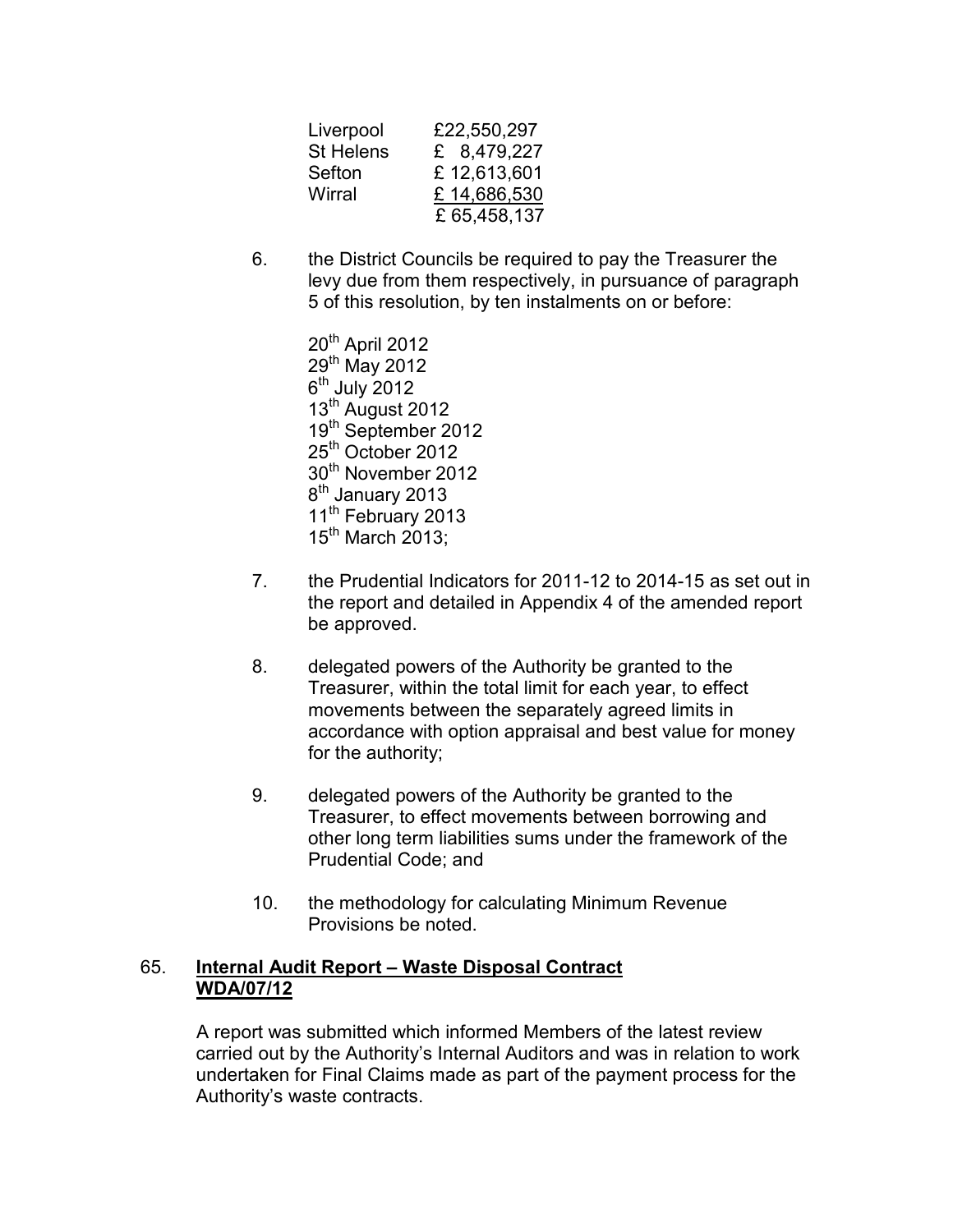**Resolved** that the contents of the report from the Internal Auditor be noted.

## 66. **External Audit - Annual Audit Fee Plan 2011/12 WDA/06/12**

Members were informed of the proposed audit work identified by the Audit Commission for 2011/12.

**Resolved** that the planned audit work proposed by the Audit Commission for the review of the financial year 2011/12 be noted.

### 67. **Annual Meeting and Timetable of Authority Meetings 2012 - 2013 WDA/03/12**

Members were asked to set the date of the Authority's Annual Meeting and consider a timetable of meetings for the 2012/13 Municipal Year.

## **Resolved** that:

- 1. the Annual Meeting be held at 2.00 p.m. on 29th June 2012;
- 2. further meetings take place at  $2.00$  p.m. on  $21<sup>st</sup>$  September 2012, 23<sup>rd</sup> November 2012, 1<sup>st</sup> February 2013 and 19th April 2013; and
- 3. the Clerk to the Authority be granted delegated powers to make any future alterations to the timetable of meetings as deemed appropriate, in consultation with the Chairperson of the Authority.

## 68. **Quarterly Performance Report: Quarter 3 2011/12 WDA/02/12**

Members were presented with the third quarterly performance report for 2011/12 which outlined current performance as monitored against the Authority's Corporate Plan.

**Resolved** that the Authority's performance as at Quarter 3 for 2011/12 be noted.

### 69. **Exclusion of the Public**

**Resolved** that the public be excluded from the meeting during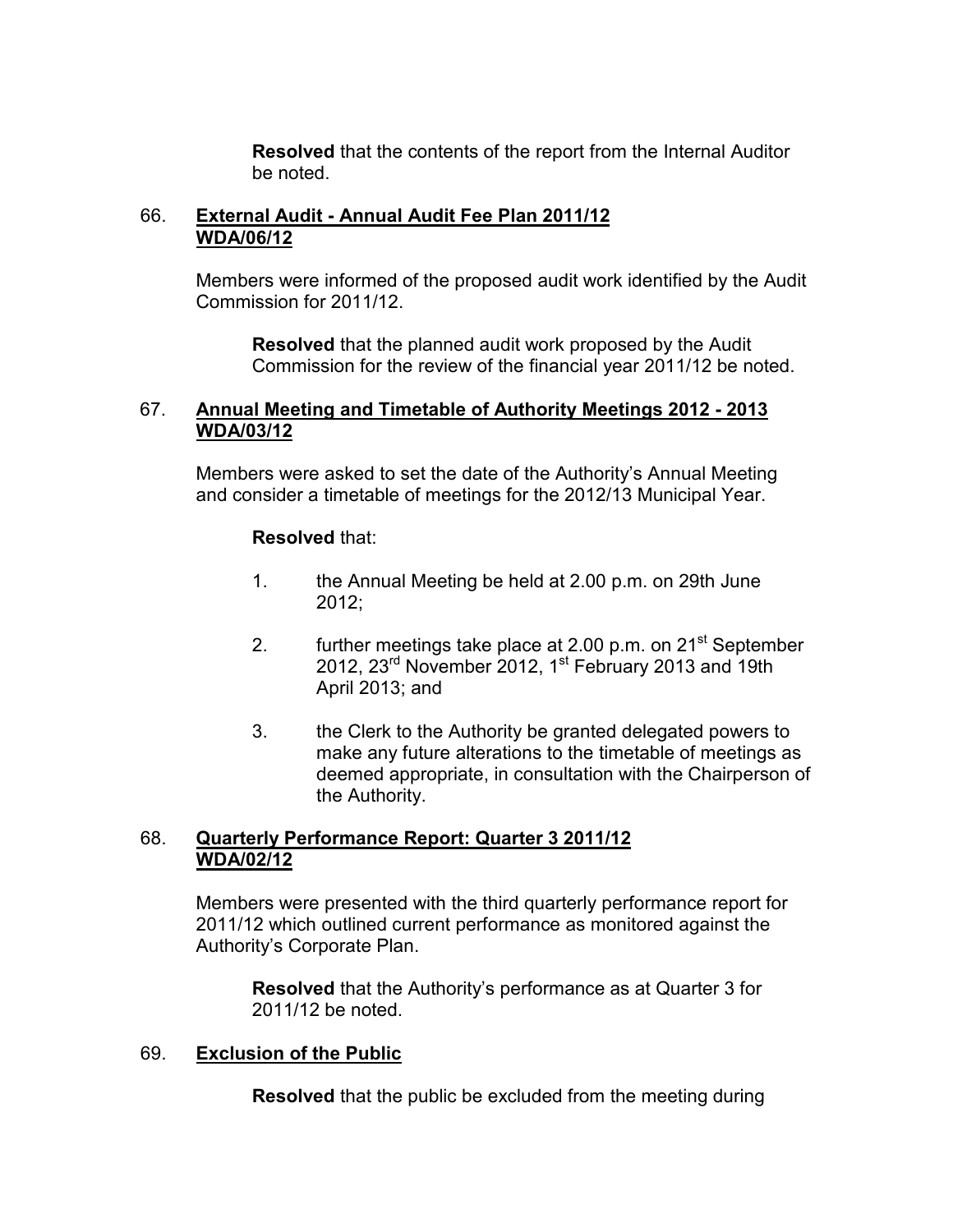consideration of the following items for the reasons stated:

# **Minute Reason (under the Local Government Act 1972)**

70 & 71 Exempt information relating to the financial or business affairs of any particular person (Para 3 of Schedule 12A)

Councillors De Asha and Cluskey declared a personal and prejudicial interest in the following item, recorded herewith as resolution 70 and in accordance with the Code of Conduct for Members, left the meeting during consideration of the item.

Terry Bradley, Alex Murray and Neil Ferris declared a personal and prejudicial interest in the following item, recorded herewith as resolution 70 and in accordance with the Code of Conduct for Officers, left the meeting during consideration of the item.

Councillor Morgan took the chair in the absence of the chairperson.

#### 70. **Mersey Waste Holdings Limited (MWHL) and CCC Contract Reinstatement WDA/09/12**

A report was submitted which updated Members on current negotiations in relation to an existing Landfill Contract. Members' attention was drawn to a typographical error in the recommendation, namely that the paragraph referred to in recommendation 2 should read 4.3 rather than 3.4.

# **Resolved** that:

- 1. delegated powers of the Authority be granted to the Chief Executive, acting as the Authority's shareholder representative, to implement the MWHL recommendation detailed at 3.1 in the report;
- 2. delegated powers of the Authority be granted to the Chief Executive to exercise the Authority's option to extend the Waste Recycling Group Limited (WRG) "Top up Contract" as detailed at paragraph 4.3 in the report; and
- 3. following the re-instatement of the 'CCC Contract,' the MWHL board in consultation with the Chief Executive and MWDA Treasurer, prepare a report for the Authority as to the future options for the company and its operations.